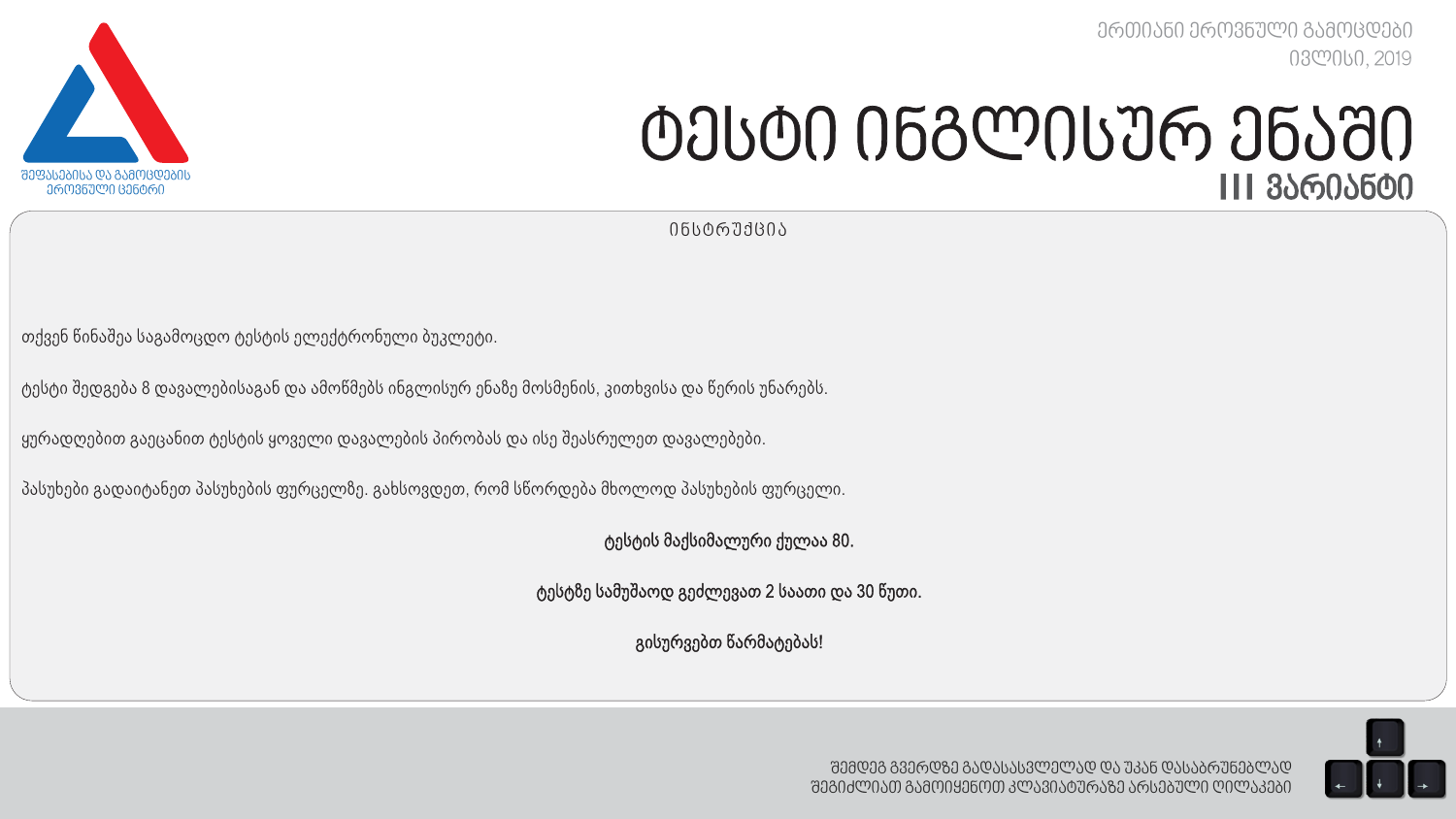**Task 1: You are going to listen to five texts. For each of them answer the two questions given. Mark the correct answer A, B or C. You have 20 seconds to look through the questions. You will then hear the recording twice.**  (10 points)

# **Text 1**

## **1. The women joined the cycling club**

A. to meet other people.

B. to lose weight.

C. to become top cyclists.

## **2. What is the text mostly about?**

A. A cycling club for women.

B. Susan's own cycling career.

C. Bicycle race organisers.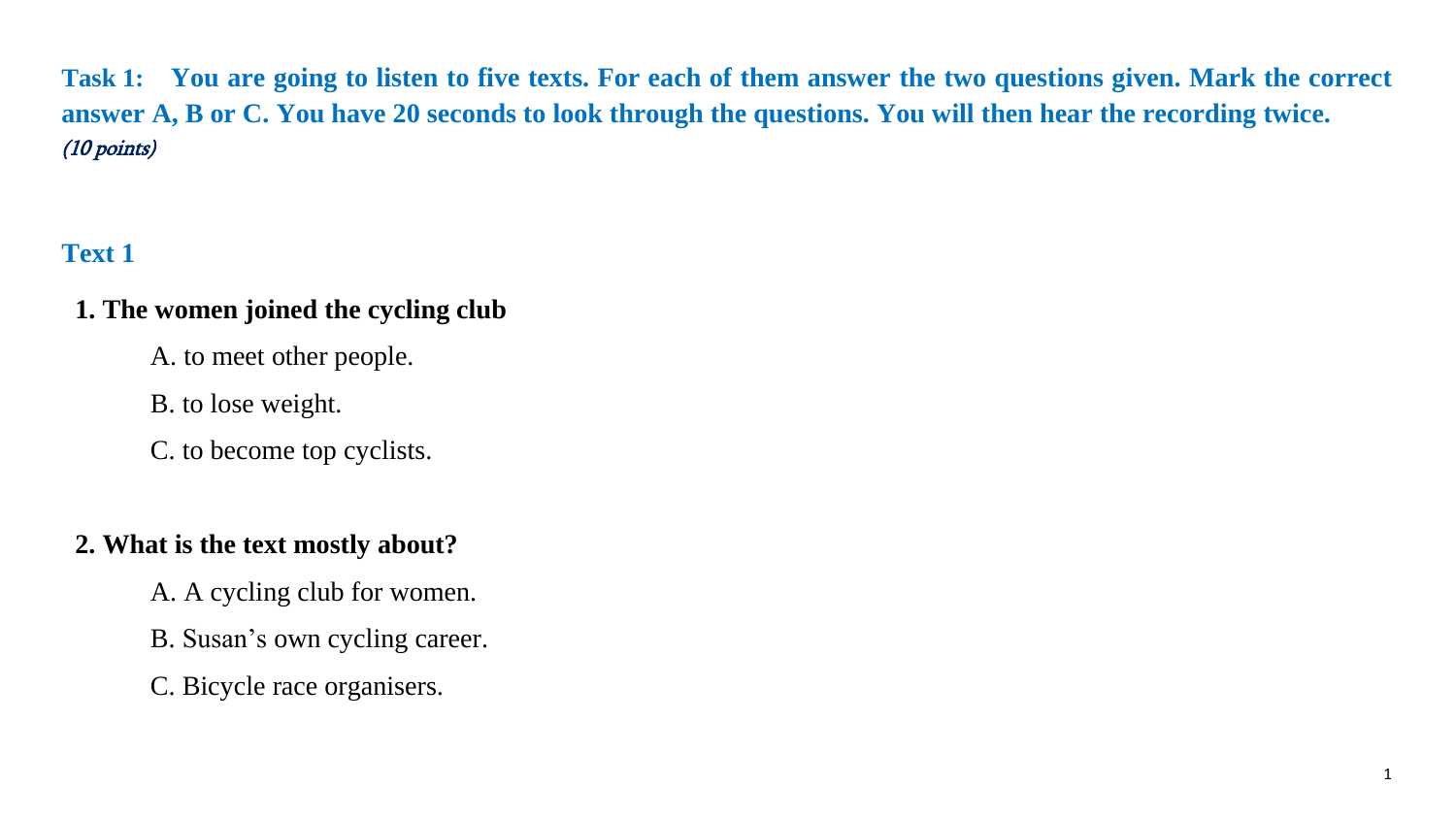#### **3. When did Lali make a doll for the first time?**

- A. When she was six.
- B. After reading a fairy tale.
- C. When she became ill.

## **4. Where did Lali give a master class?**

- A. In Ukraine.
- B. In Georgia.
- C. In the Czech Republic.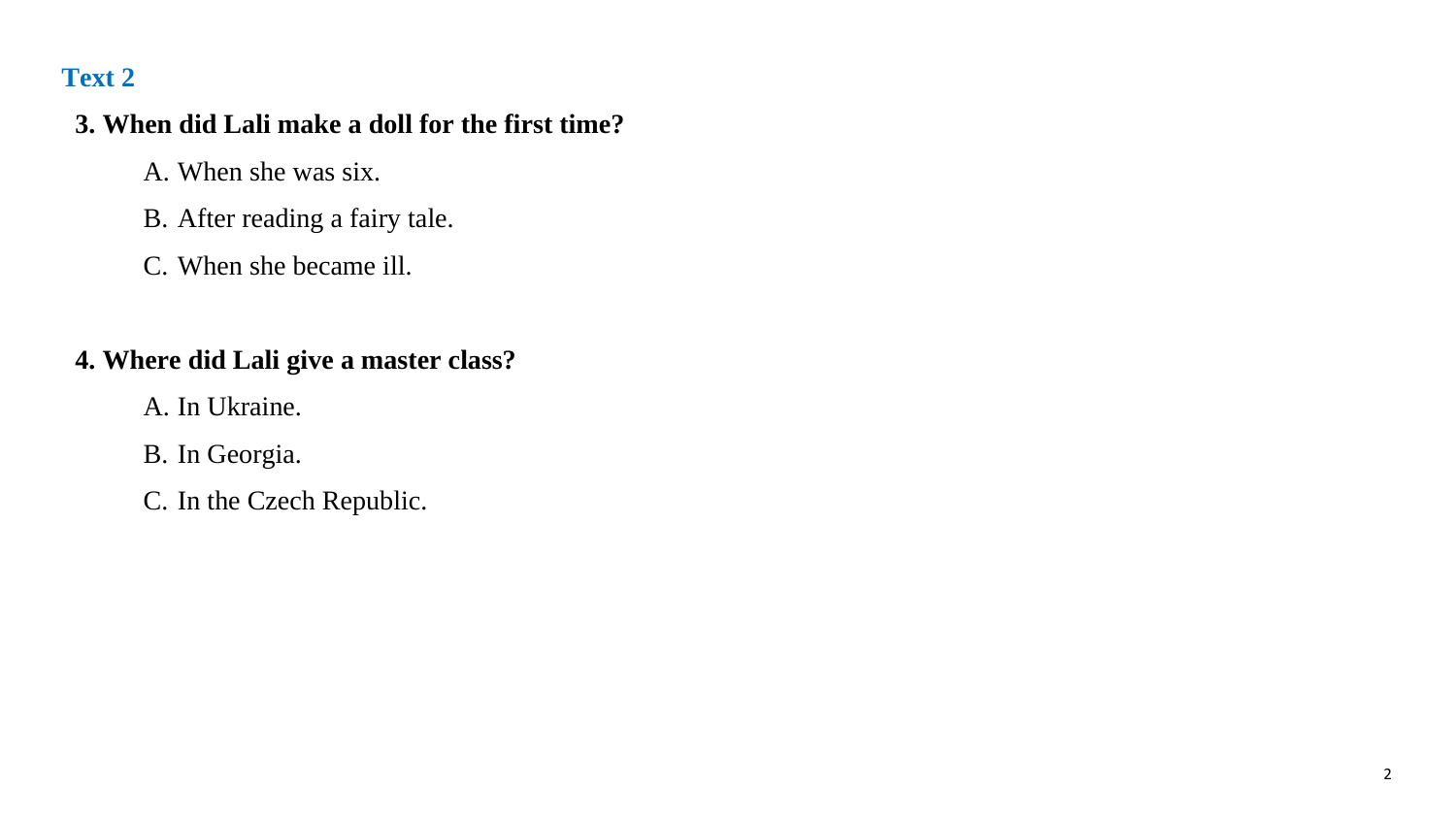#### **5. What happens if a museum doesn't have special tours for children?**

- A. The museum staff decide what to show them.
- B. The teachers decide what to show them.
- C. Children decide themselves what to see in the museum.

## **6. How long should a visit to a museum last for children?**

- A. 10 minutes.
- B. 20 minutes.
- C. 30 minutes.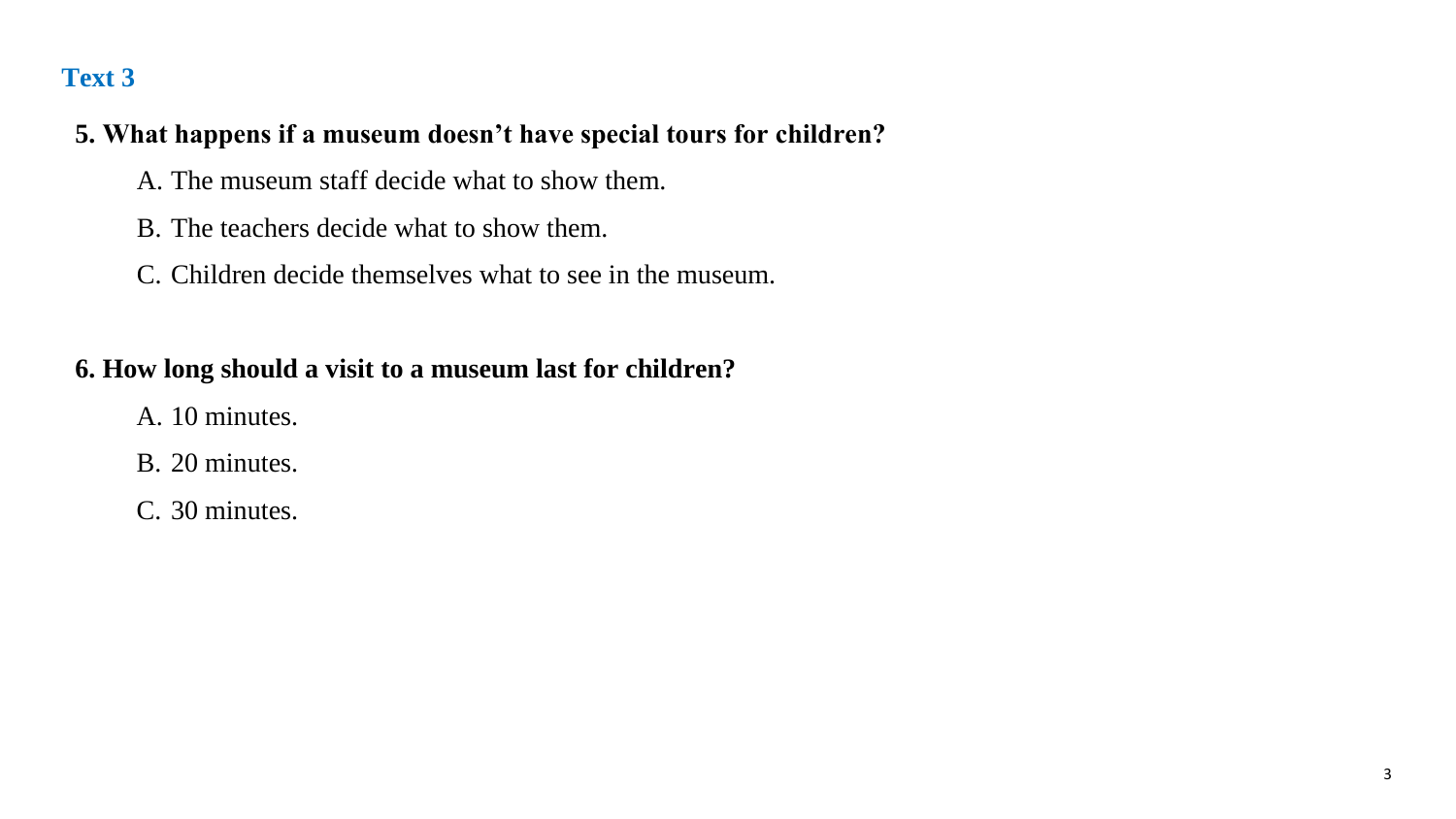#### **7. Who founded the Lopez Family Foundation?**

- A. Jennifer Lopez alone.
- B. Jennifer and her two sisters.
- C. Jennifer and one of her sisters.

#### **8. Jennifer Lopez should be a role model for many celebrities because**

- A. she is very good at computers.
- B. she leads a healthy lifestyle.
- C. her babies have never appeared in a magazine.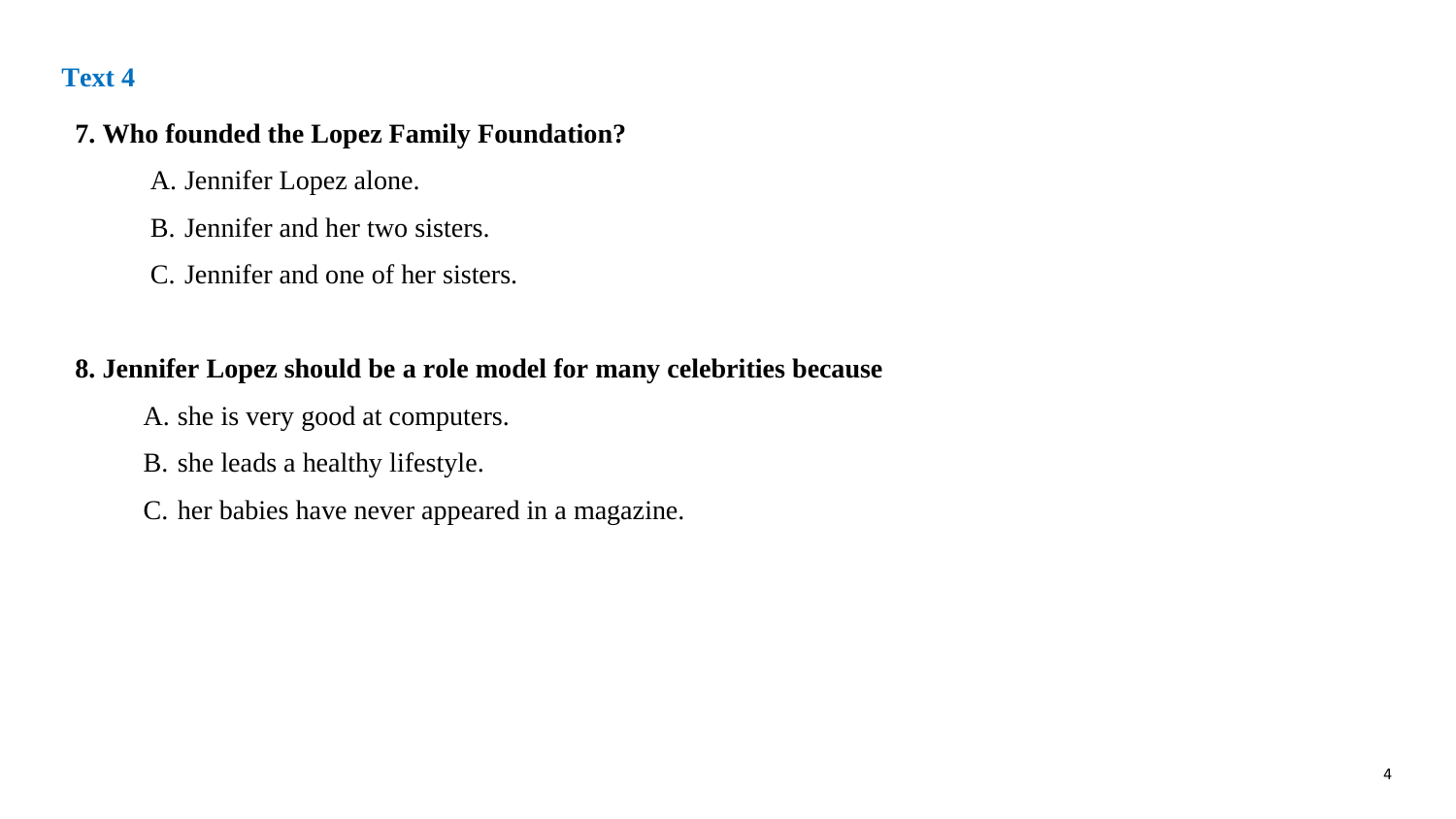#### **9. Who is considered to be the author of one of the oldest medical textbooks?**

A. A scientist.

B. A student.

C. A doctor.

### **10. The medical students**

A. had some practice on dead animals.

B. used leather bags for keeping water.

C. treated real patients without any practice.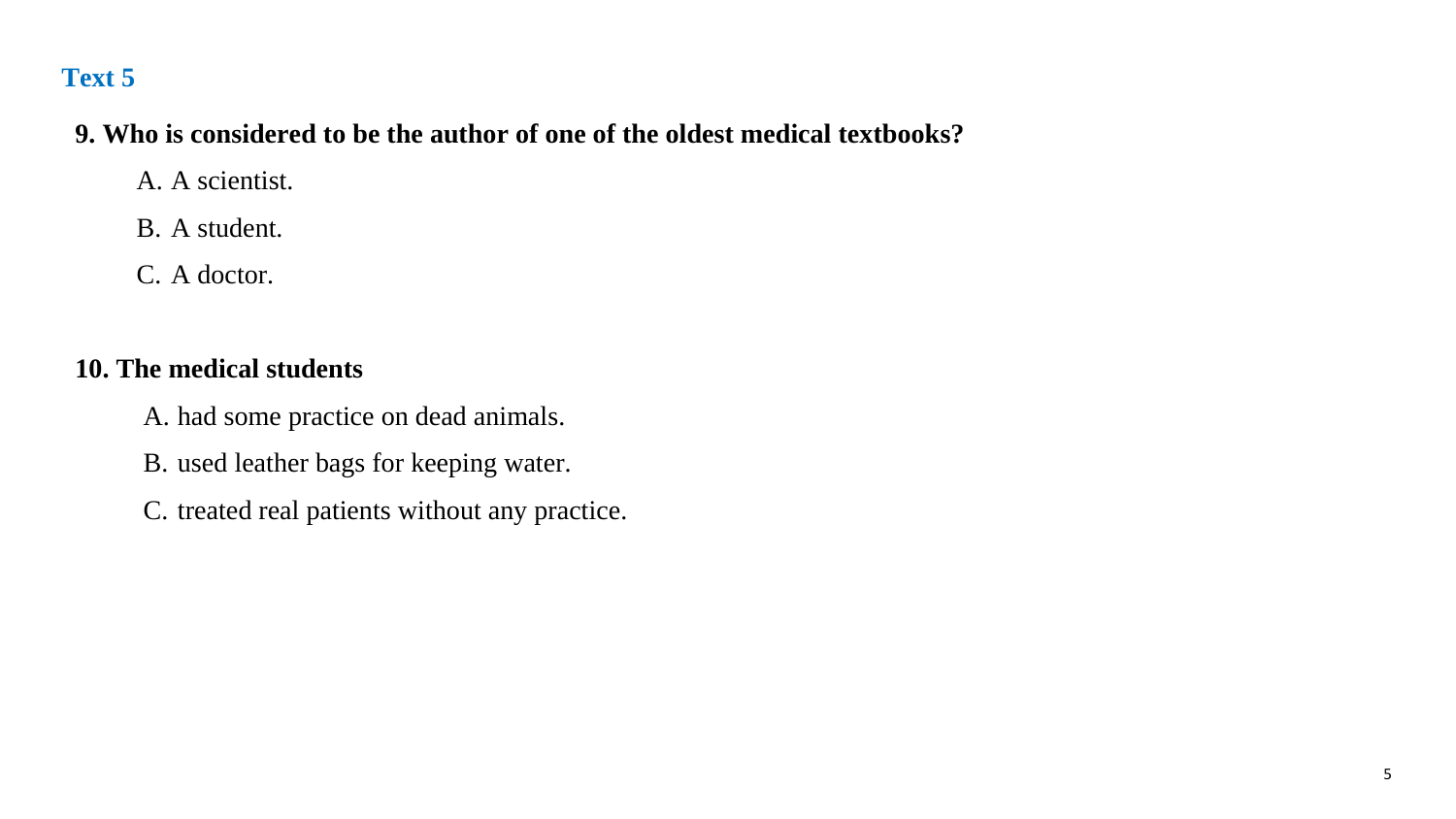## **Task 2: Read the text. Then read the statements which follow and decide whether they are True (T) or False (F).** (10 points)

#### **Rolling Stones – the living legends**

 The legendary British rock band the Rolling Stones was formed in London in the early 1960s. At first they were inspired by American rhythm and blues artists. However, the Rolling Stones eventually created their own sound by experimenting with instruments and writing rhythm and blues mixed with rock and roll. Today, over 50 years later, the three founding members of the group - the lead singer Mick Jagger, guitarist Keith Richards and drummer Charlie Watts - are still in the band and their music still sounds modern to this generation.

 In the early 1950s Keith Richards and Mick Jagger were elementary-school classmates in Kent, England. However, they lost contact with each other when they went to different schools at the age of 11. Nearly a decade later, on October 17, 1961 they met again by chance at a train station in London and discovered that they had both developed a love for rhythm and blues music. The two young men once again became friends and decided to start their own band. Eventually, they created a partnership that has kept the Rolling Stones together for decades. The new band, named the Rolling Stones, played their first performance at the Marquee Club in London on July 12, 1962. Soon they attracted young audiences who were looking for something new and exciting. In April 1963 this still unknown band caught the attention of Andrew Loog Oldham, who became their manager at the age of 19. Oldham saw the Rolling Stones as the 'Anti-Beatles' and decided to build the band's wild and rebellious\* reputation in contrast to the Beatles' cute and loveable image. While the Beatles, already international stars, were known as the 'good-boy' band, the Stones became known as the 'bad-boy' band. The Beatles were gentlemanlike, nice and always neatly dressed, but the Stones chose to become the opposite of the Beatles, wearing longer hair and showing a more aggressive musical style.

 By early 1964 the Rolling Stones had become so popular that they could no longer perform in small clubs, so they went on a British tour to play for bigger audiences. A year later, they went on their first American tour. Though the Rolling Stones had become a hit in England, the USA knew very little about this new band of five young longhaired English boys. In the end, while it was not exactly a triumph, the USA tour was still a success. It gave the band the first chance to perform in the country, which they would completely dominate in the coming years.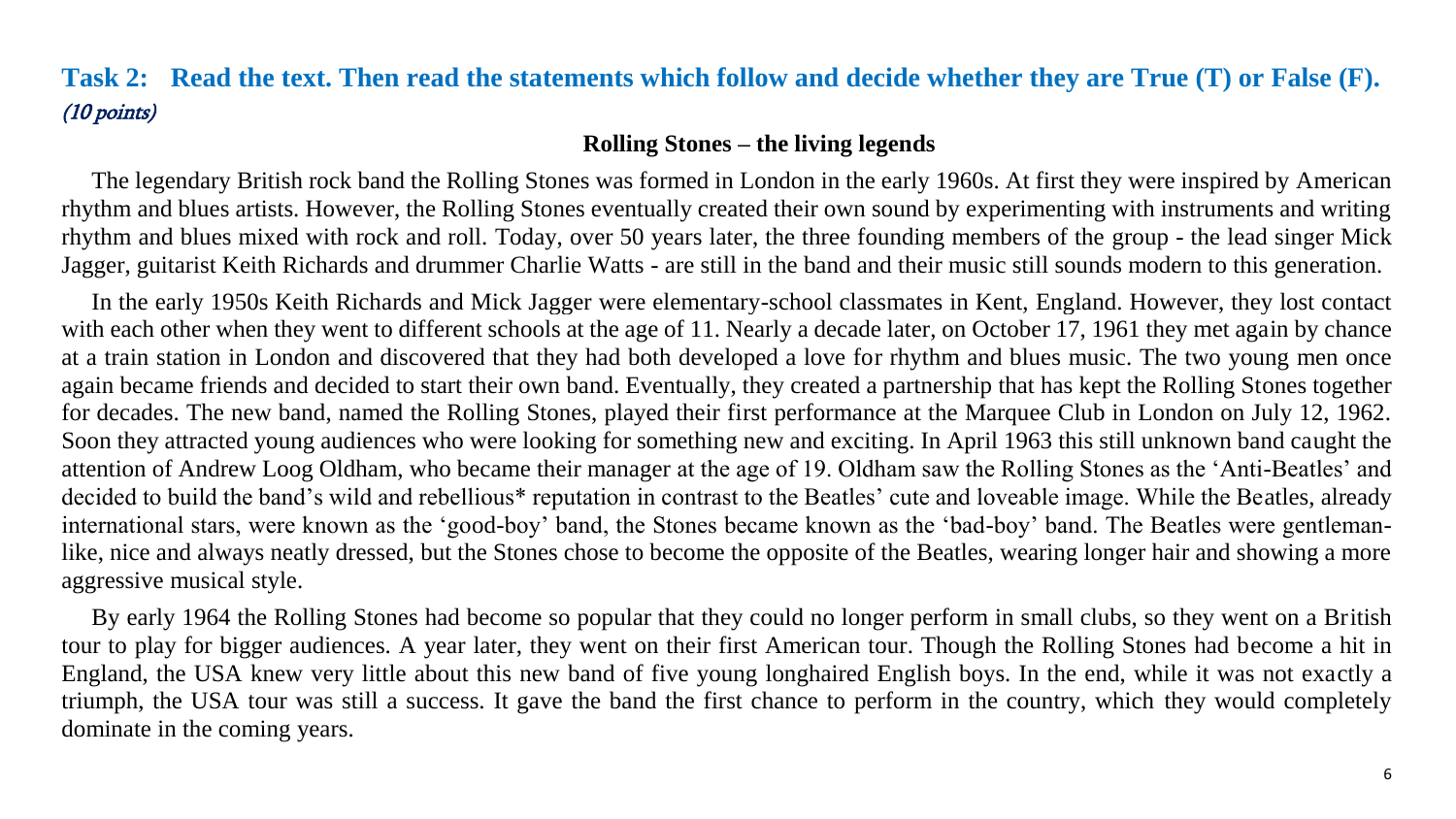No rock band in the world of music has played longer than the Rolling Stones. In 2012, when the band celebrated its 50th anniversary, they said: 'This is our story of 50 fantastic years. We started out as a rhythm and blues band playing in clubs, and more recently we've filled the largest stadiums in the world with the kind of show that none of us could have imagined all those years ago.' While other rock bands have come and gone, the Rolling Stones still remain one of the world's biggest rock and roll bands. That is because they have stayed together and have always put the band before the individual band member.

\*rebellious: მეამბოხე

## *True (T) or False (F)?*

1. At the start of their career the Rolling Stones were influenced by rhythm and blues musicians.

- 2. Only two original members of the Rolling Stones are still part of the band.
- 3. Mick Jagger and Keith Richards were close friends throughout their school years.
- 4. The Rolling Stones first appeared before the public in 1962.
- 5. The Rolling Stones were already well-known when they were noticed by Andrew Loog Oldham.
- 6. When the Rolling Stones appeared, the Beatles were already popular worldwide.
- 7. The Rolling Stones played in a musical style similar to the Beatles.
- 8. By 1964 the Rolling Stones were more popular in America than in England.
- 9. The Rolling Stones have enjoyed a successful career for more than 50 years.

10. The text is about the longest performing rock band in music history.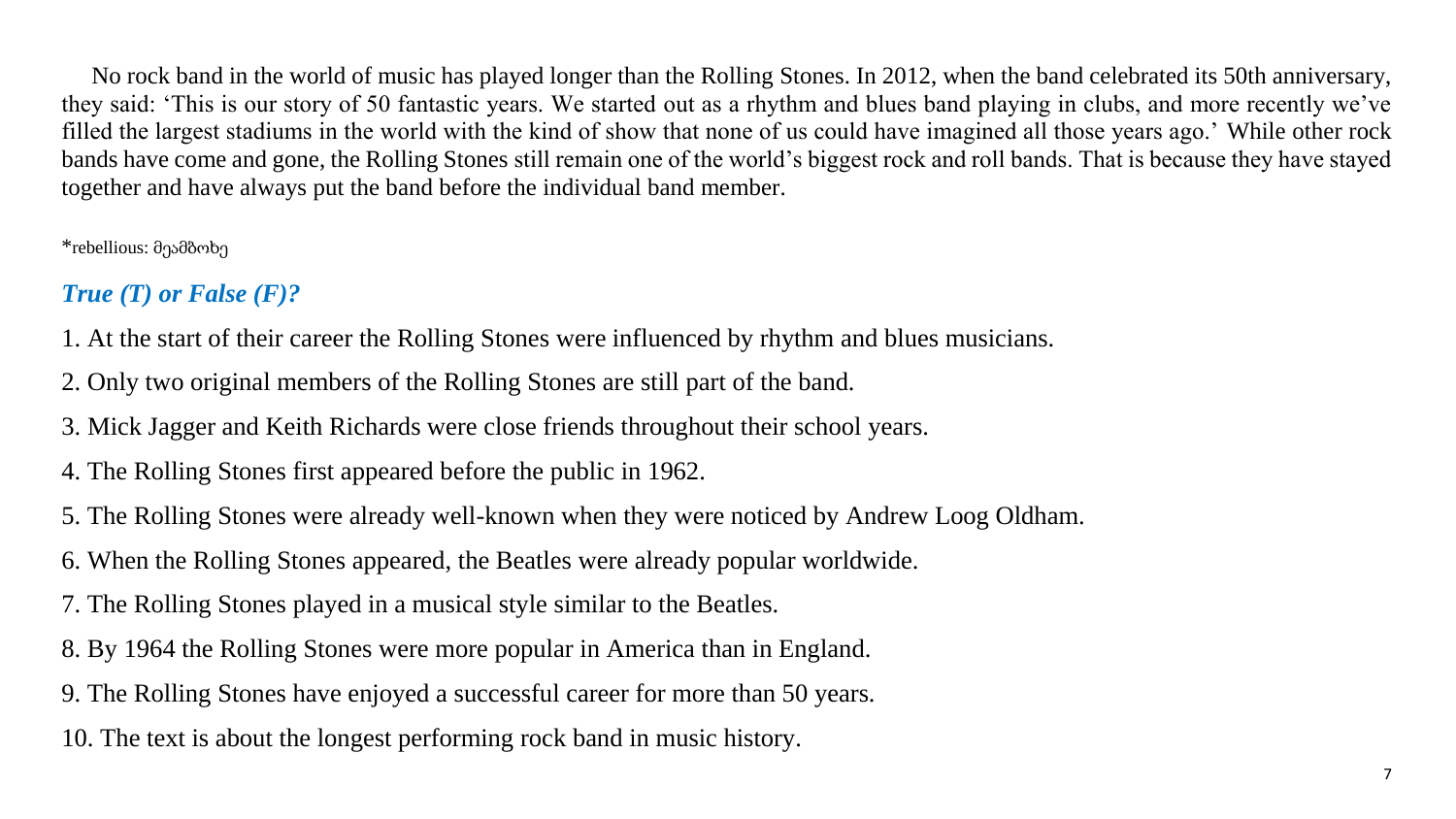## **Task 3: Read the questions (1-8) and find the answers to them in the paragraphs (A-F) of the text. Some paragraphs correspond to more than one question.**

## (8 points)

## *Which paragraph*

- 1. gives the exact date when the Sydney Opera House opened its doors to public?
- 2. states the year when the architects were invited to take part in the international competition?
- 3. says that the jury thought Utzon's design of the Opera House was not realistic?
- 4. mentions Jørn Utzon's country of origin?
- 5. says why Eero Saarinen liked the young architect's design so much?
- 6. states how long it took to build the Sydney Opera House?
- 7. could have the title: 'Honoured at last'?
- 8. could have the title: 'A citrus fruit the architect's inspiration'?

#### **The Story of the Sydney Opera House**

**A.** There are only a few buildings that define an entire nation. The British Parliament building with its Big Ben clock tower is one. The Taj Mahal in India is another. The Sydney Opera House on the edge of Sydney Harbour is a third. The Opera House has become one of architecture's iconic images. Its sky-reaching roofs look like the sails of the ships that brought many of Australia's original settlers to the Australian continent. The story of the Sydney Opera House began in 1948 when the head of the Sydney Opera asked for a new home for the city's opera company. Everybody liked the idea and in 1955 a competition was announced for architects from around the world. The architects had to send their designs for the new Sydney Opera House.

**B.** As many as 233 designs from 32 countries were submitted, and many of them were done by the most famous architects of the day. In 1957 it was announced that the winner of the international competition to design the Sydney Opera House was the young Danish architect Jørn Utzon. It was completely unexpected that a little-known architect from the tiny country of Denmark would be the author of the winning design.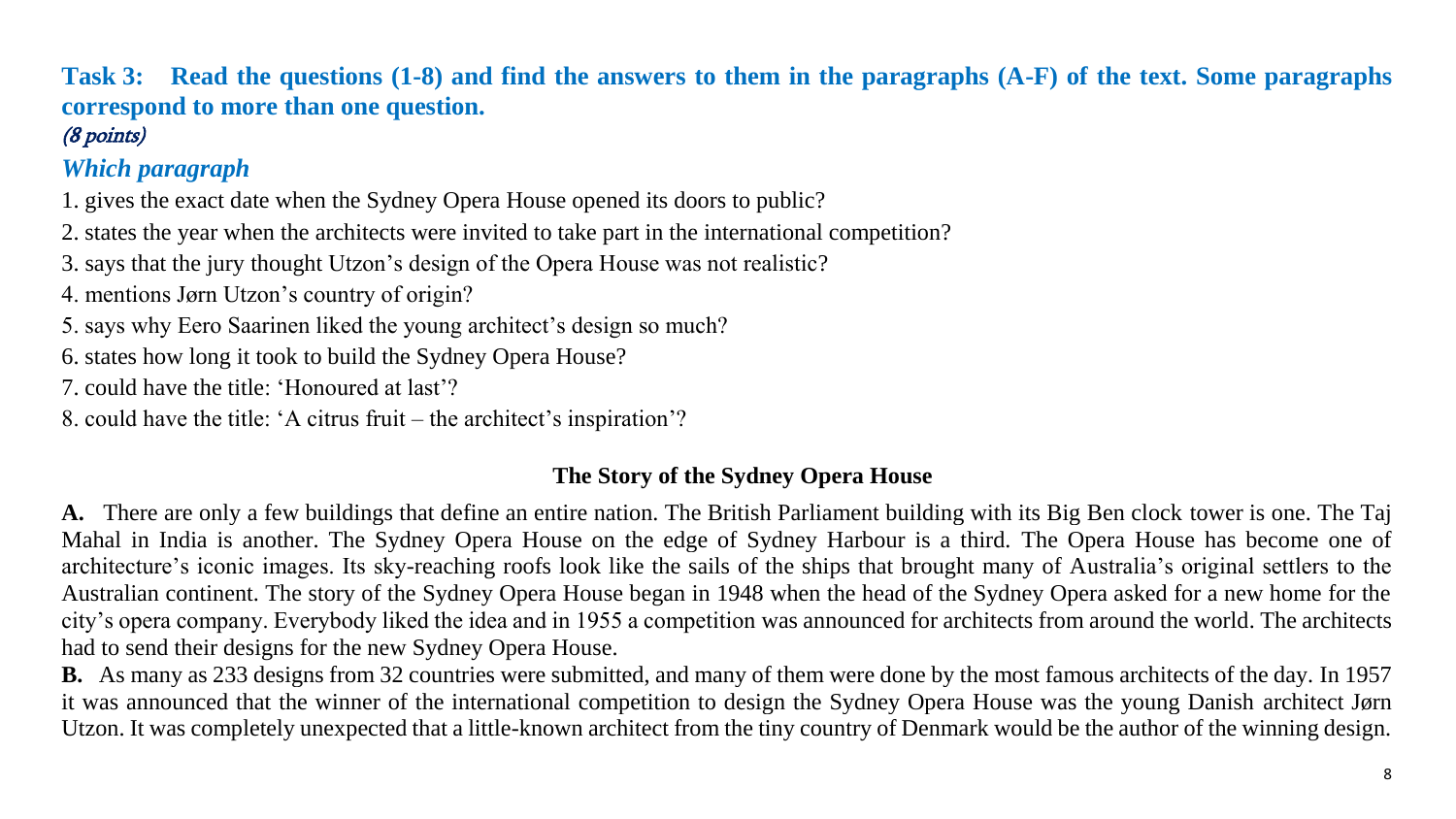Not surprisingly, Utzon's design for the Opera House was initially rejected\* by all members of the jury until Eero Saarinen, the great Finnish-American architect picked up the young architect's design and declared it to be his favourite.

**C.** The story goes that when Eero Saarinen joined the jury, he asked to review all the designs, including the ones that had been rejected. He took one look at Utzon's series of rough sketches and was immediately impressed because the design was so brave and extraordinary. From that moment he did all he could to open the eyes of the other members of the jury so that they could see how amazing Utzon's design was. The jury members were confused. Initially, they couldn't make up their mind about the design because it was unlike anything anyone had ever seen before. It was fascinating and courageous but seemed impossible to build. However, Eero Saarinen saved Utzon's design and it was finally announced as the winner.

**D.** The construction of the Sydney Opera House started on March 2, 1959. The design, which was slowly taking shape, showed that its architect was inspired by nature's forms and colours. However, the revolutionary new design meant that Utzon and his team of engineers had to face technical challenges that had never been faced before. The most difficult engineering aspect was to design the roofs of the building, but a deep understanding of mathematics and a love of nature helped Utzon to discover the way. Utzon said that the idea for the amazing roof design came to him while he was peeling an orange. In fact, it is said that the parts of the 14 separate roofs of the building would form the perfect spherical shape of an orange if put together.

**E.** Utzon's architectural goal was to design a sculptural building that was inspired by nature and that played with light. After seven long years, Utzon was very close to making his dream design a reality. Quite unexpectedly, he had to leave his project in protest because he could not agree with the government groups funding the construction. When Utzon left in 1966, another group of architects took over the project, but they continued to use Utzon's designs. The construction, which was expected to take four years, took 14 years! The Opera House was officially opened by Elizabeth II on October 20, 1973. Utzon was neither invited to the grand opening ceremony, nor was his name mentioned. **F.** However, in 1999 Utzon was asked to return as the building's architect to make some improvements to the Opera House. He agreed to redesign the Reception Hall, which was reopened in 2004 and was renamed 'The Utzon Room' in his honour. In 2003 Jørn Utzon was awarded the Pritzker Prize - architecture's highest honour. The Prize citation read: *'*There is no doubt that the Sydney Opera House is his masterpiece. It is one of the great iconic buildings of the 20th century, an image of great beauty that has become known throughout the world – a symbol for not only a city, but a whole country and continent.' In 2007 the Sydney Opera House was added to the UNESCO World Heritage List. \*reject: უარყოფა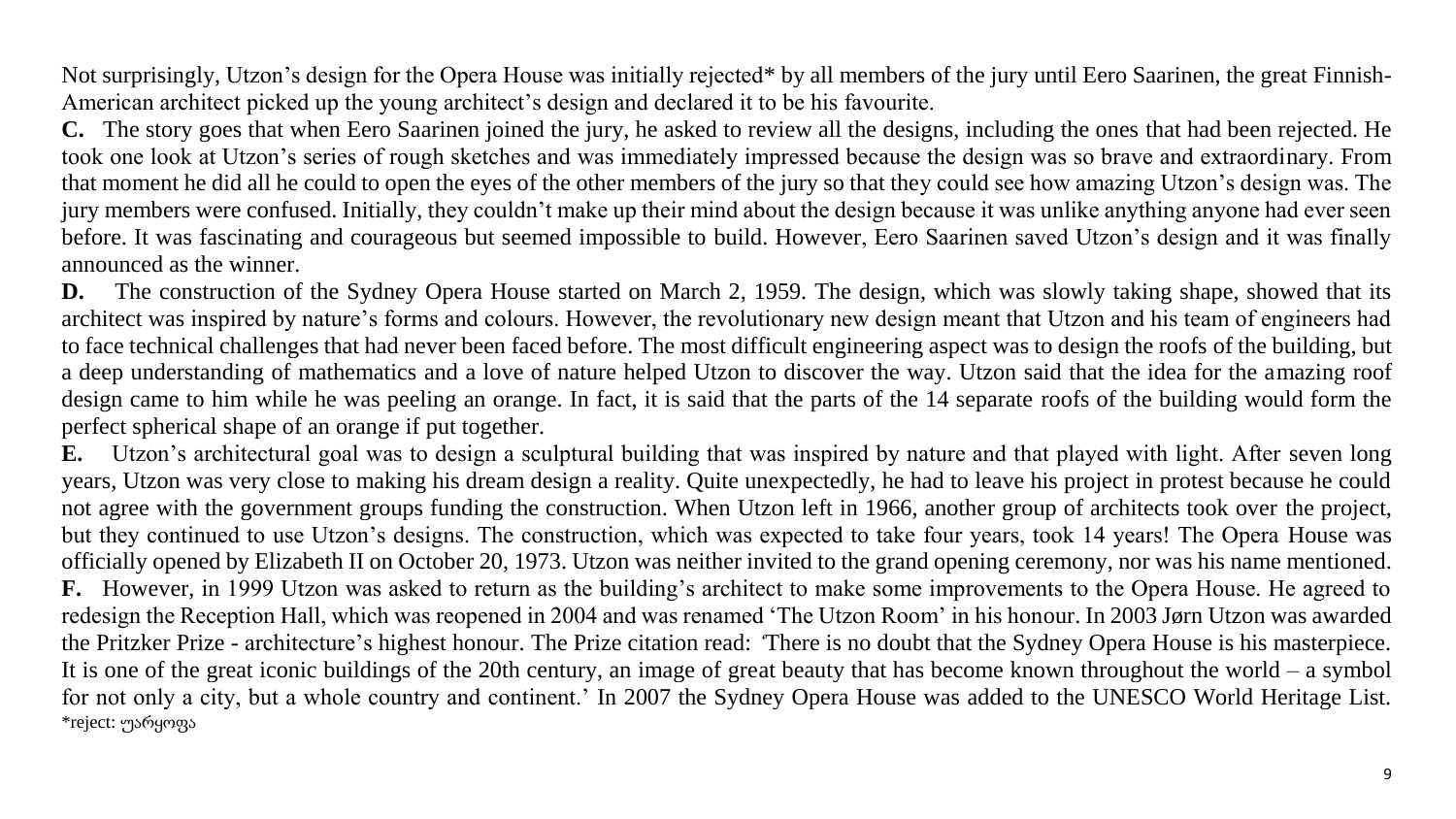#### <span id="page-10-0"></span>**Task 4: Read the text and the questions which follow. For each question mark the correct answer (A, B, C or D).** (8 points)

#### *This is a true story told by a famous British zoologist and BBC television presenter Charlotte Uhlenbroek.*

My father was a Dutch agricultural specialist working for the United Nations. Wherever he was sent for his work, he always took us, his family, with him. So, I was born in London, but I spent only 10 days in Britain before my parents moved to Ghana, in the west of Africa. This is where my journey, travelling and learning about the natural world, began. After Ghana my parents and I moved to Kathmandu, Nepal, and stayed there for nine years. My love of animals developed there. I would often wander in the streets trying to rescue\* stray dogs. While travelling in Tanzania as a teenager, I discovered the African national parks and their wildlife, which influenced my whole life.

At the age of sixteen I visited the world famous conservationist\* Jane Goodall's chimpanzee research centre in Gombe Stream National Park in Tanzania. I remember thinking immediately: 'I'd love to work here someday.' I couldn't imagine then that a few years later I would be doing exactly that. After studying Zoology and Psychology at Bristol University, an opportunity arose to run a chimpanzee conservation project in Burundi - a country in central Africa - and my fate was decided. After spending eight months in Burundi I went on to work in Gombe National Park in Tanzania, where I spent four years living in a tiny hut on the lakeshore studying chimpanzee communication. At that time, I started shooting series about wildlife for the BBC. I finished filming my second series, *Jungle,* in 2003. It was a difficult 19-week trip during which I explored the rainforests of Borneo, the Amazon and the Congo. I'm interested in the way animals communicate with each other. It was sometimes dangerous to make the programme – I even went swimming with piranha, which are freshwater fish known for their sharp teeth. But the worst thing was the insects. Once I got 70 bites on my arm from those bloodsucking insects. Luckily I didn't get sick. While travelling I usually preferred not to take pills every day, but if I got a fever\* I'd take some medicine immediately.

Filming the series was exciting, but also frightening at times. The most challenging experience was climbing a 100-metre tree in Borneo. It was a challenge because I have always had a great fear of heights. I had to keep pulling myself further and further upwards.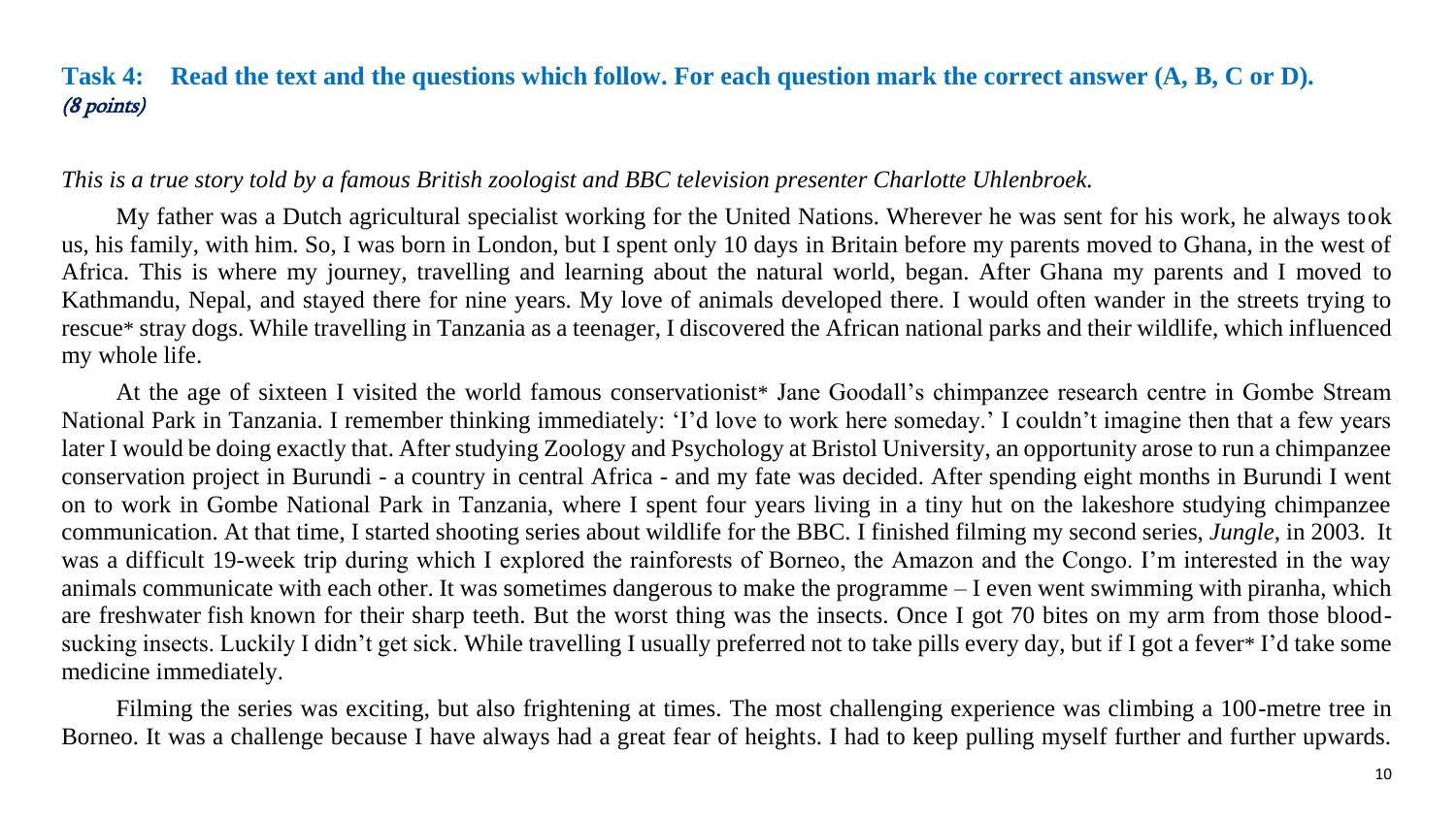Suddenly the safety equipment didn't look strong enough. I thought that my ropes would break and I would crash to the ground. What I enjoy most about returning to London, after being away in uncomfortable conditions for a long time is an ice-cold drink and my bed at home! But the thing I look forward to most is a nice long shower. There wasn't much water in some of the places we visited, and I worried that I was using it all up and not leaving any for my colleagues on the camera team.

\*rescue: გადარჩენა \*conservationist: ბუნების დამცველი \*fever: სიცხე, ცხელება

შეკითხვაზე გადასვლა **[1,2](#page-12-0) [3,4](#page-13-0) [5,6](#page-14-0) [7,8](#page-14-1)**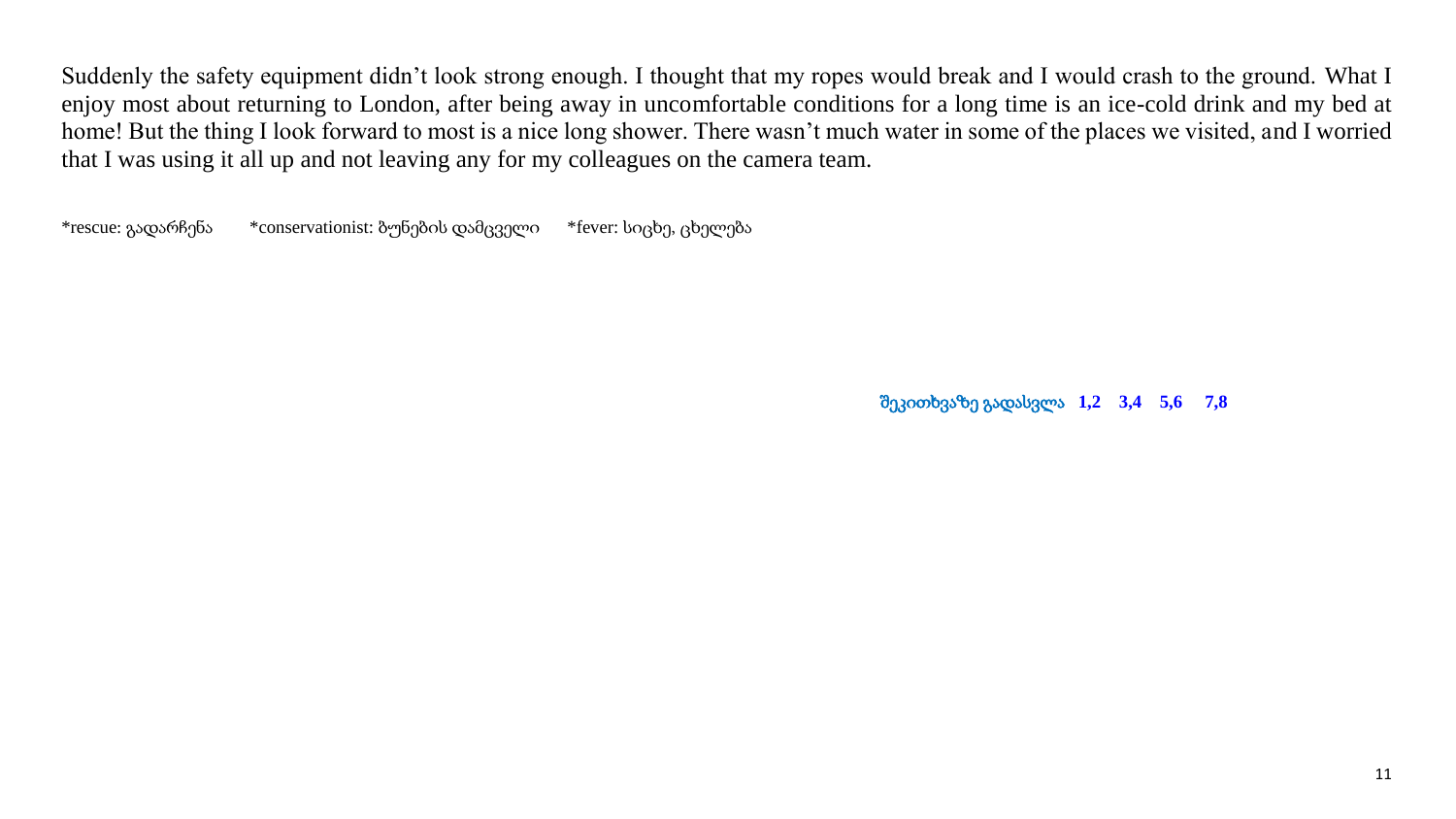#### <span id="page-12-0"></span>**1. What does Charlotte say about her father?**

A. He worked all his life in London.

B. He taught Charlotte to love dogs.

C. He had a teaching career at Bristol University.

D. He always had his family with him while working abroad.

### **2. Where did Charlotte begin to love animals?**

A. In Nepal.

B. In the United Kingdom.

C. In Tanzania.

D. In Borneo.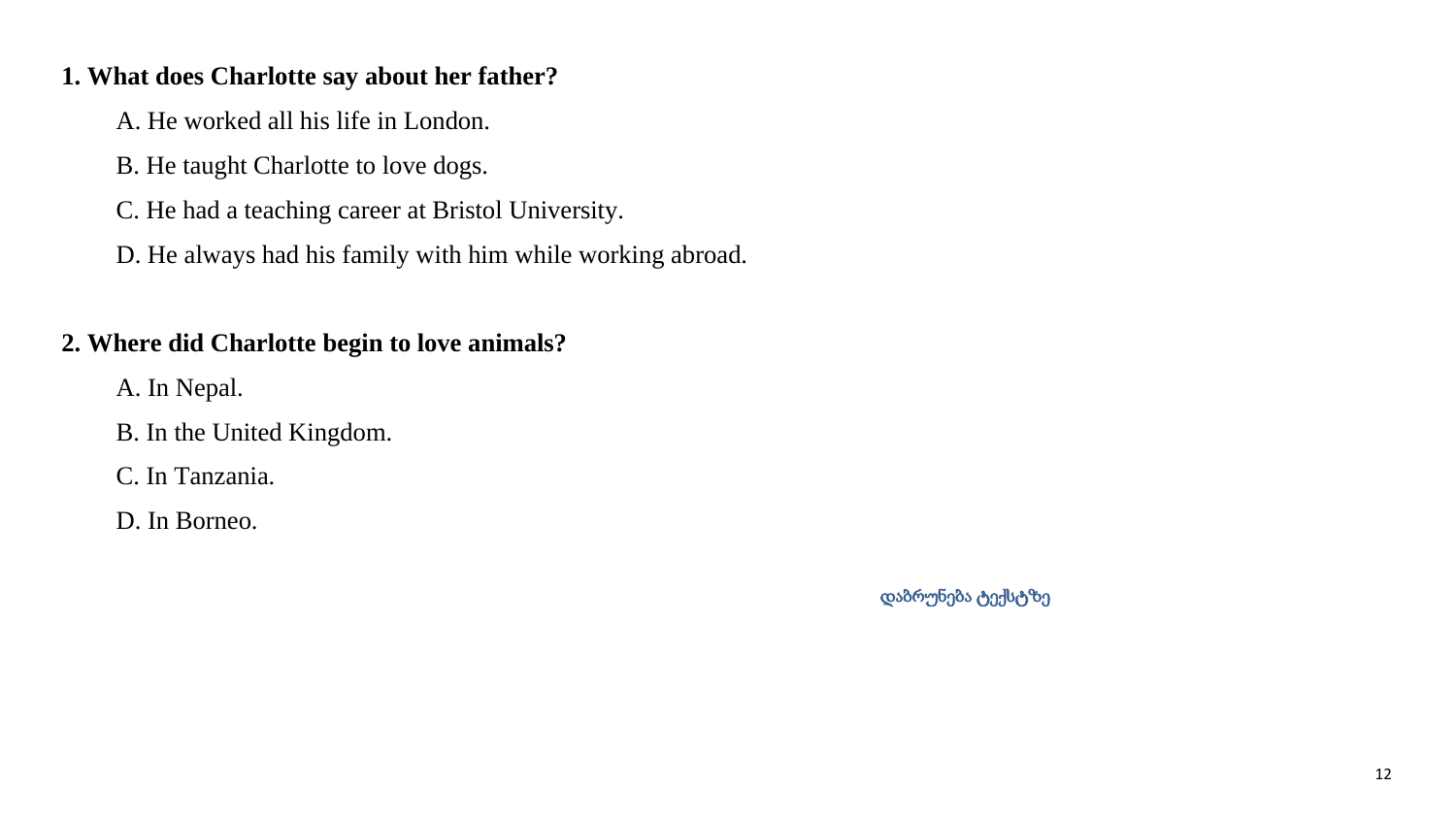#### <span id="page-13-0"></span>**3. While being in Tanzania National Park, Charlotte had no idea that**

A. she would make a film about stray dogs.

B. she would travel alone filming rainforests.

C. she would work there one day.

D. Jane Goodall would be her university professor.

### **4. Charlotte started shooting films about the wildlife when she**

A. studied at Bristol University

B. worked in Gombe National Park.

C. lived in London.

D. worked on a project in Burundi.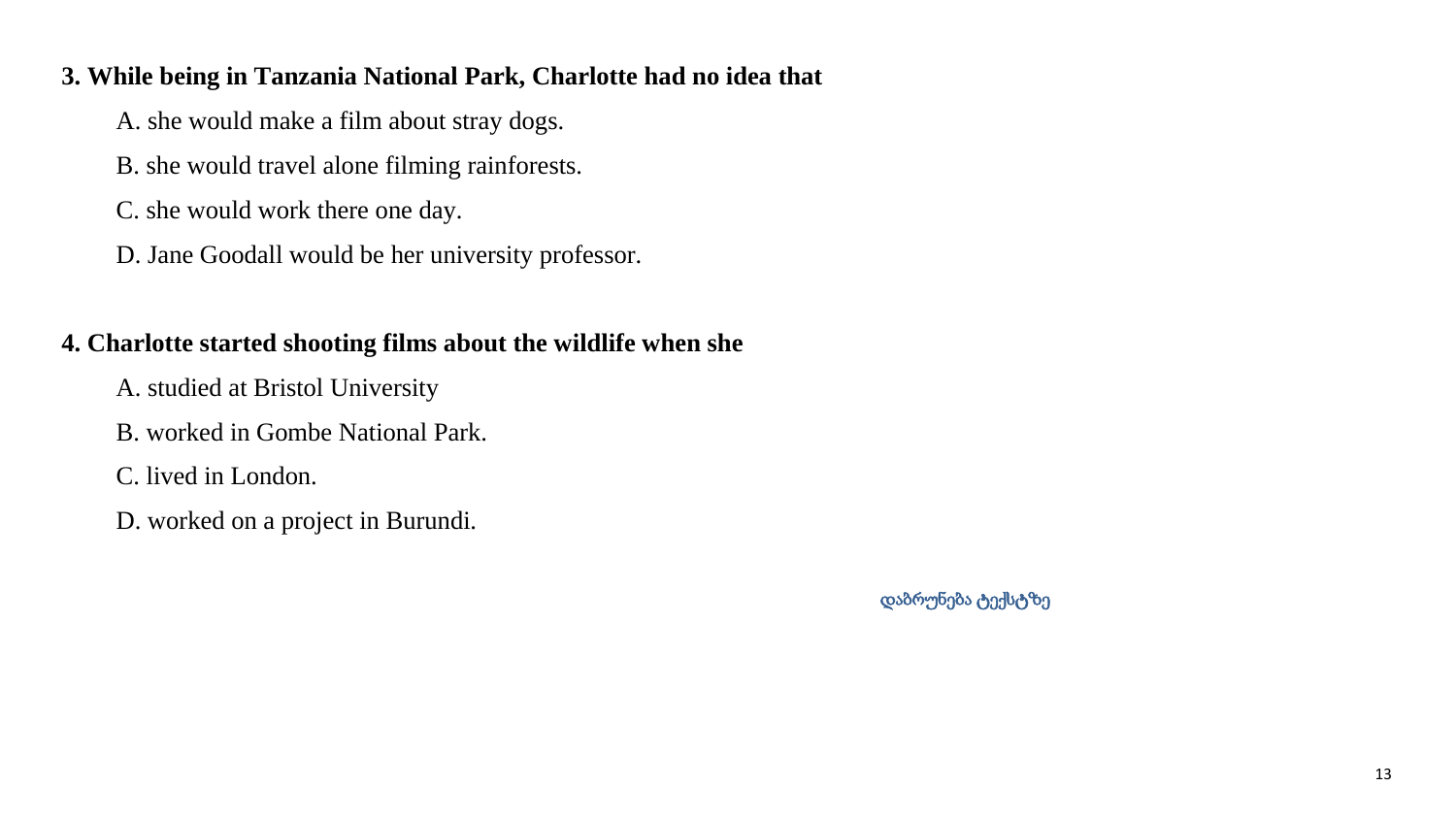#### <span id="page-14-0"></span>**5. When would Charlotte take medicine during her trips?**

A. Whenever she was bitten by insects.

- B. Whenever she went into water.
- C. Every day to prevent illness.
- D. Whenever she had a high temperature.

#### **6. How did Charlotte feel when she climbed the tree in Borneo?**

- A. Frightened.
- B. Excited.
- C. Happy.
- <span id="page-14-1"></span>D. Bored.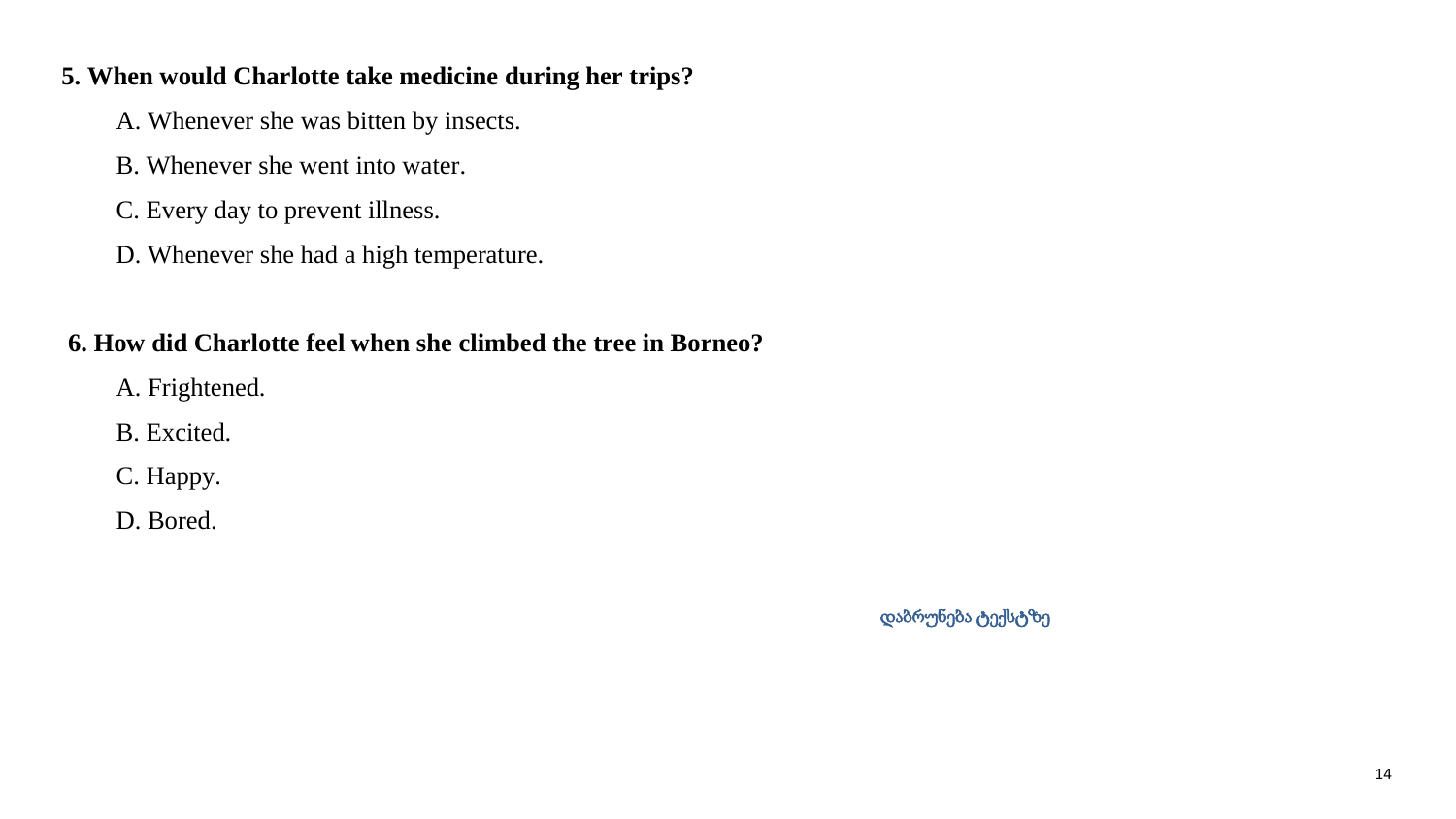#### **7. What does Charlotte miss most when she is away from home?**

- A. Air conditioning.
- B. An unlimited water supply.
- C. Spending time with her family.
- D. The company of her team.

### **8. Which of the following would be the best title for this text?**

- A. Gombe National Park
- B. Rainforests of Africa
- C. A brave wildlife specialist
- D. Dreams never come true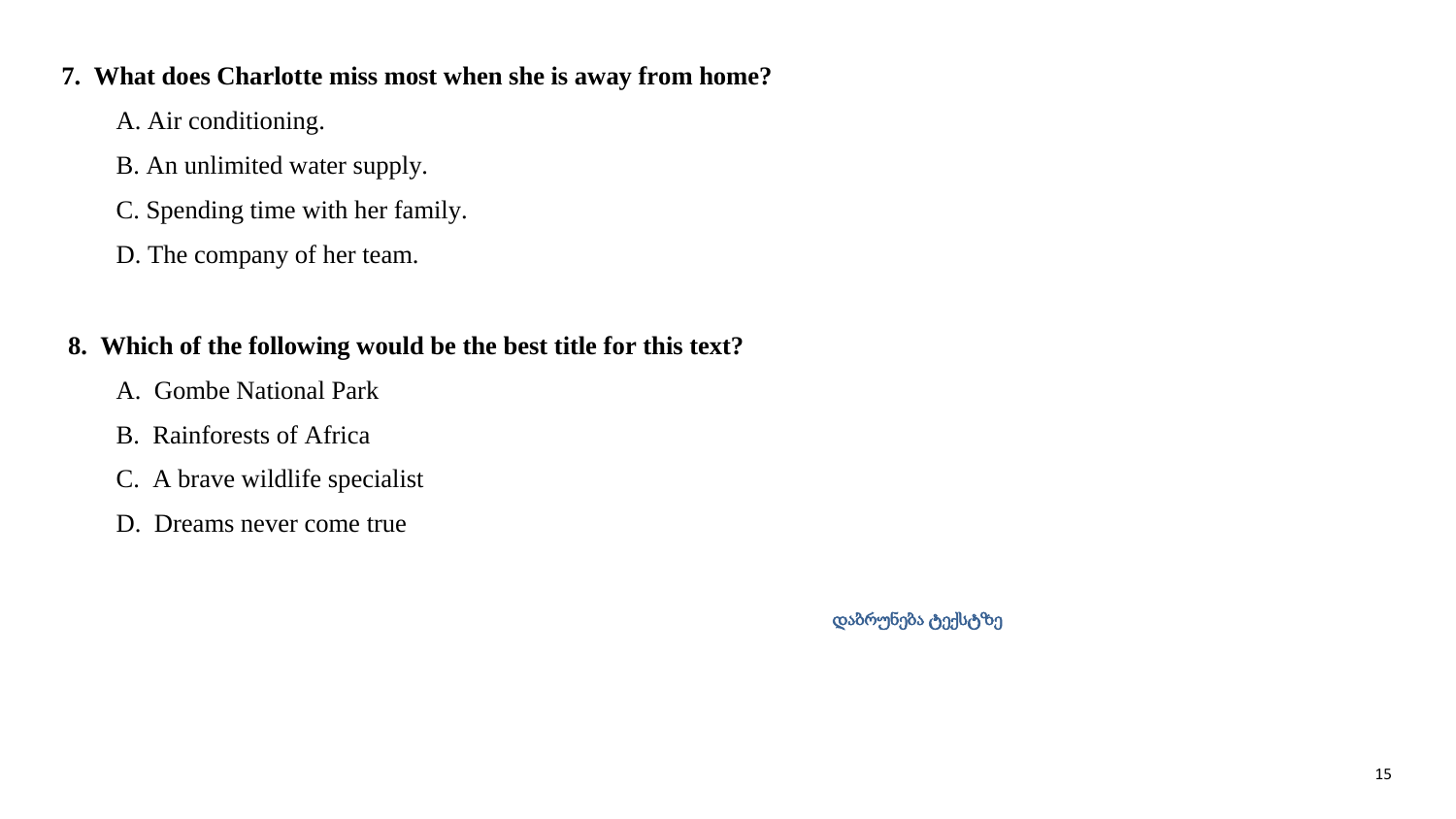# **Task 5: Read the text and fill the gaps with the words given (A-N). Use each word only once. Two words are extra.**  (12 points)

*bands (A) everyone (B) excited (C) exhibitions (D) filmed (E) friends (F) laugh (G) lovely (H) make (I) meet (J) reasons (K) story (L) summer (M) thousands (N)*

#### **Discover the beauty of Northern Ireland**

When most people think of Ireland, they immediately picture the beautiful sights and bustling city of Dublin, the capital of Ireland. But, although Dublin is ….. (1), you should go further north to discover beautiful Northern Ireland. Despite the conflict of the past, Belfast, the capital city of Northern Ireland, is a city on the rise. Smaller and cheaper than Dublin and divided into four different quarters, there's something for ….. (2) in Belfast. If you want history, you can go to the Titanic Quarter and see the incredible Titanic Museum, which tells the ….. (3) of the unlucky ship, the Titanic, which was built in Belfast. If you need more history, you can also go to the Ulster Museum in the University Quarter of the city and see many ….. (4) on history and art for free. Today Belfast is becoming more popular for its amazing nightlife, especially in the Cathedral Quarter. Its beautiful streets are home to many bars and restaurants, many of which have live ….. (5) playing till late at night. As well as this, in ….. (6) Belfast has two music festivals, Belsonic and Belfast Vital, which host world-famous artists.

Everyone knows *Game of Thrones*, but not many people know that much of this TV series was ….. (7) in Northern Ireland. The series has given the country a great reputation and brings ….. (8) of visitors to the locations every year. And of course you should ….. (9) the Northern Irish people who like to socialise, tell stories and ….. (10) at themselves. The Irish love to make ….. (11) and they strongly believe in giving everyone a warm welcome to their small part of the world. These are just a few …..(12) why you should definitely make Northern Ireland your next holiday destination!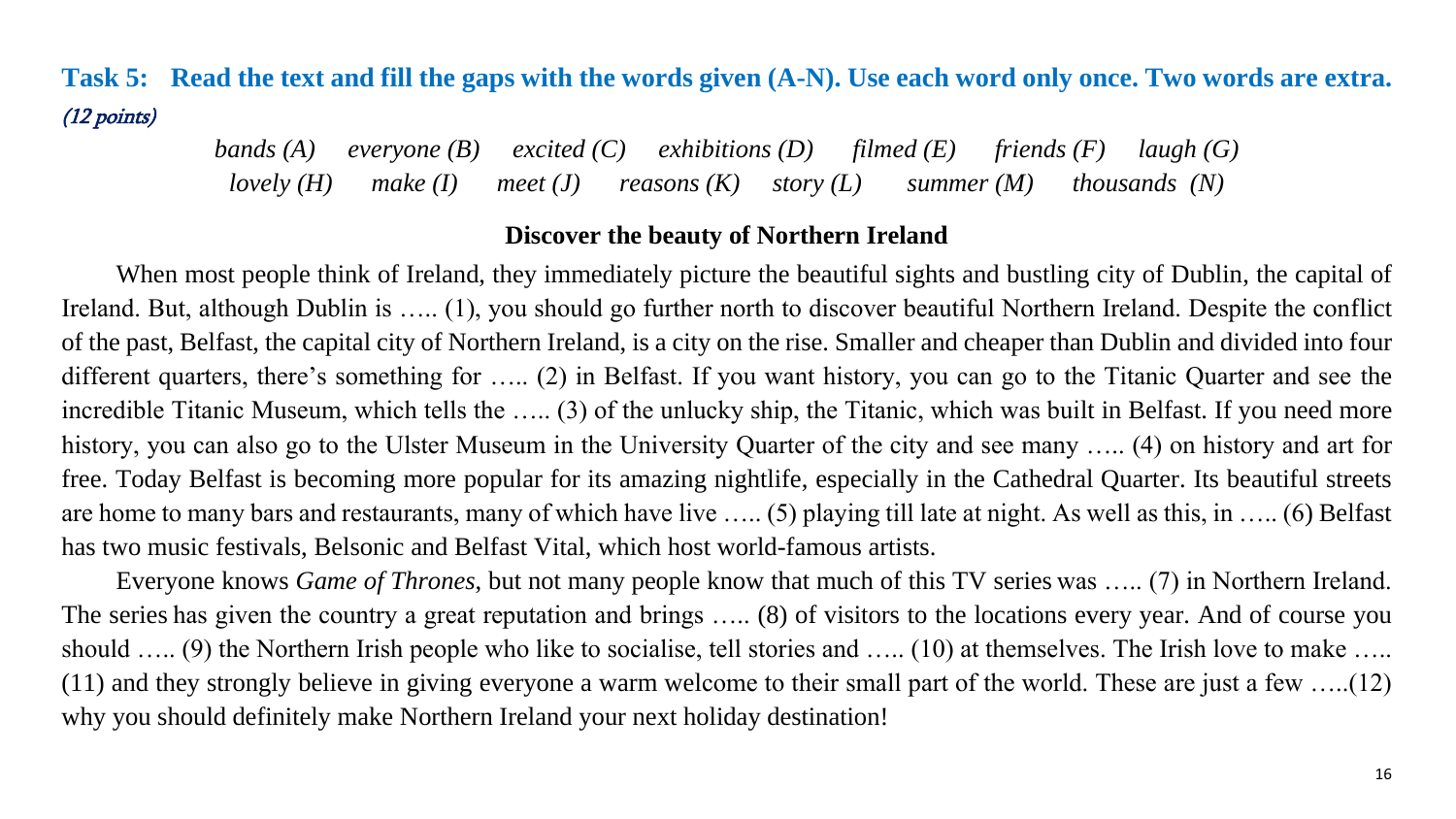## **Task 6: Read the text and fill the gaps (1-10) with one of the following: article, preposition, conjunction or relative pronoun. Insert only ONE word. Do not copy the extra words from the text on the answer sheet.** (10 points)

#### **Catching a cold**

Many people catch a cold in the springtime or autumn. It makes us wonder that if scientists can send a man to ..... (1) moon, why they can't find a cure for the common cold. The answer is easy. There are literally hundreds of types ….. (2) cold viruses out there. You never know which one you will get, so there isn't a medical treatment for each one. ..... (3) a virus attacks your body, your body works hard to get rid of it. Blood rushes to your nose and brings congestion. You feel terrible ..... (4) you can't breathe well, but your body is actually 'eating' the virus. Your temperature rises and you get a fever, but the heat of your body is killing the virus. You also have ..... (5) runny nose to stop the virus from getting to your cells. You may feel miserable but actually your wonderful body is doing everything to kill the virus.

Different people have different habits for curing a cold. For example, ..... (6) the United States and some other countries people might eat chicken soup to feel better. Some people ..... (7) refuse to take medicine take hot baths and drink warm liquids. Other people take medicines to stop the fever. There is one interesting thing to note - some scientists say taking medicine when you have a cold is actually bad ..... (8) you. The virus stays in you longer because your body doesn't have a way to kill it. Bodies can do an amazing job on their own. There is a joke, however, about taking medicine when you have a cold. It goes like this: It takes about one week to get over a cold if you don't take medicine, ..... (9) it takes only seven days to recover ..... (10) a cold if you take medicine.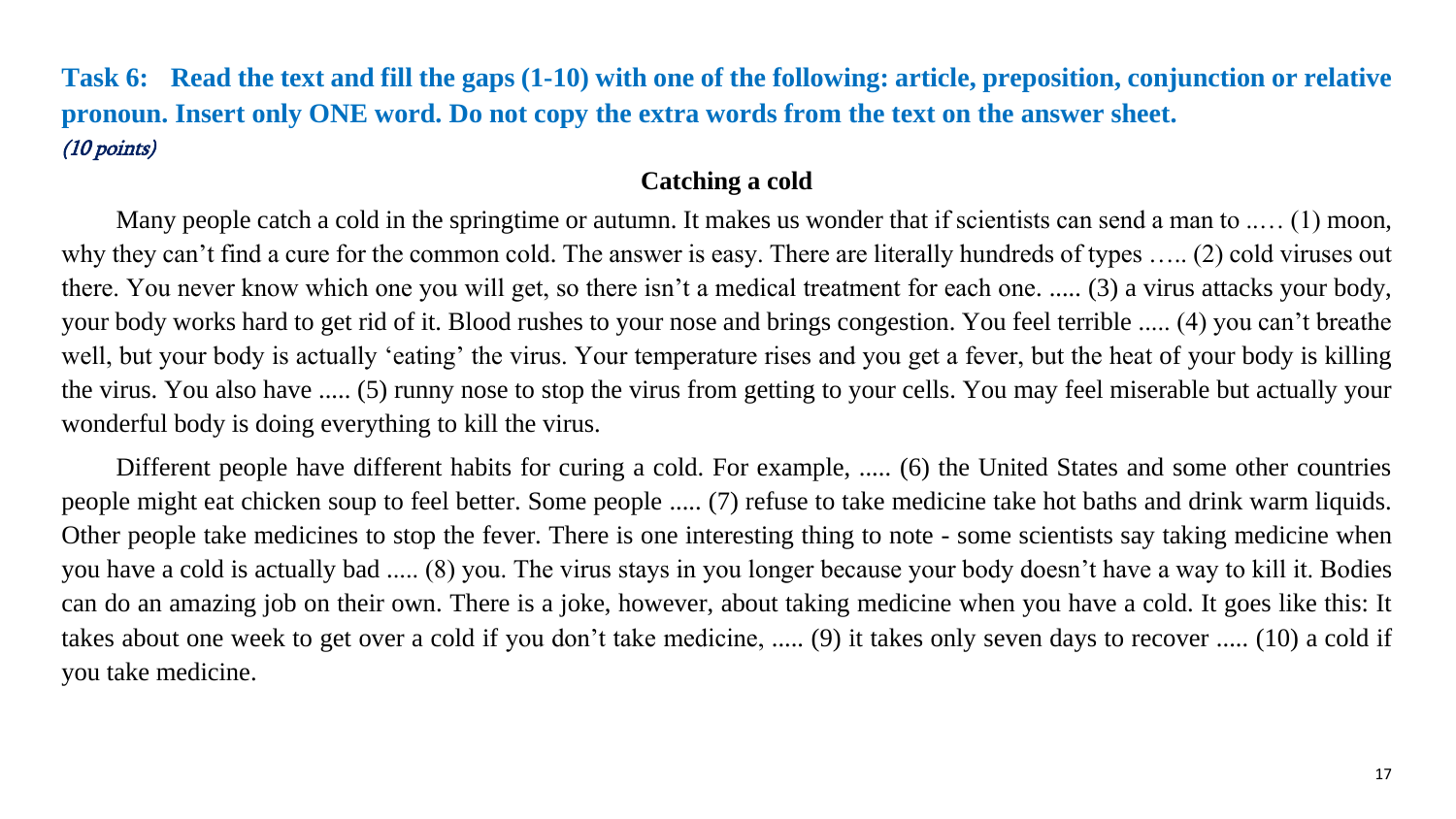**Task 7: The advertisement given below is taken from an online newspaper. Read the advertisement and write an email to the editor of the newspaper asking for more information about the details which are indicated. The beginning is given on the answer sheet. Do not write your or anybody else's name or surname in the letter.** (6 points)

> *Are you looking for a well-paid job? If so, read this advert carefully.*

The newly opened restaurant 'Georgian Meals and Wine' in Kiev is looking for an experienced assistant manager. The person should have **several years** of experience in working in leading Georgian restaurants. The person will assist the manager of the restaurant and will have **various responsibilities**. The working hours are flexible

*How many?*

*What kind?*  $\delta$ ut working days are fixed – from Monday to Saturday. **The salary** is good. For more information, please contact us at *geore@gmail.com*

 *How much?*